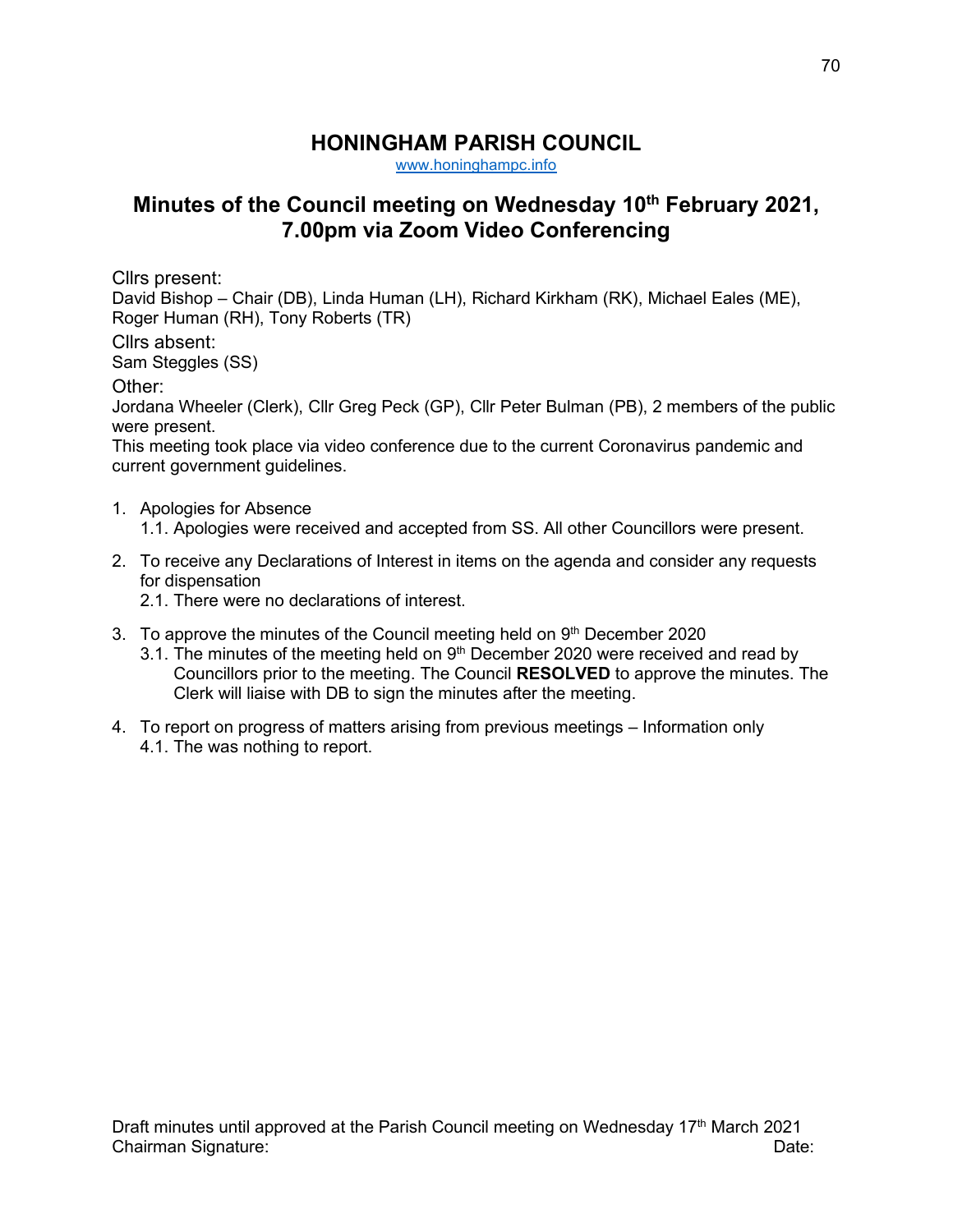5. Finance - To review and approve the bank reconciliation for December 2020/January 2021 and approve payments for the following:

The Council reviewed the bank reconciliation; no questions were received. The Clerk noted the donation to the village hall had been previously included in the budget to assist with the ongoing maintenance of the hall. Councillors considered whether the grant should still be paid as the Council have not used the hall for a year during the pandemic. DB noted the grants the village hall has received from Broadland District Council due to being forced to close the hall during lockdowns. LH reported that the halls finances were currently ok but repair costs had not yet been finalised for the recent flood damage. The Council **RESOLVED** to withhold the donation to the village hall for 2020-21 (payment 5.1). It was noted that if the village hall did require any assistance it was always able to approach the Council in the future. The Council **RESOLVED** to approve payment 5.2.

|     | Description                                  | Payment<br>Type/Cheque<br>Number | Amount  |
|-----|----------------------------------------------|----------------------------------|---------|
| 5.1 | Honingham Village Hall - Donation            | Unpaid                           | £200.00 |
| 5.2 | Jordana Wheeler - Salary & Expenses Nov 2020 | <b>BACS</b>                      | £11.37  |

- 6. To agree the retention of the donation to the Grant Scheme
	- 6.1. The Clerk noted that the Council Grant Scheme has not been advertised this year as all local groups are inactive during the pandemic. The Council **RESOLVED** to retain the budgeted £500 for the Grant Scheme and roll it over to next year's scheme. The additional funds in 2021-22 may benefit groups trying to restart after the pandemic.
- 7. To agree the appointment of an internal auditor for 2020-21 7.1. The Council **RESOLVED** to appoint Max Bergin as the internal auditor for 2020-21.
- 8. To discuss recent flooding in the village
	- 8.1. Flooding occurred in the village again over the Christmas period, affecting The Street by the bridge over the river Tud. The Clerk has contacted Highways and they have agreed to unblock the drains around the area. Two residents have also attempted to clear the drains when the floods occurred and there was an urgent need to clear the water for safety reasons. Water continues to flow down Colton Road off the fields, the landowner has agreed to work with the Council to try and find a solution to reducing this.
	- 8.2. Silt, mud and water is collecting at the junction of Colton Road and The Street making the junction slippery and is a danger to drivers who can't see it in the dark. TR suggested getting some temporary Flood signs which could be displayed as a warning to drivers. Advice would be needed from Highways about where the signs could be displayed. ME enquired when the drains were last cleared. They were cleared last February but are only cleared when requested and not cleared regularly. **ACTION** – Clerk to speak to Highways about options for Flood signs.
	- 8.3. GP explained the new taskforce being set up by Norfolk County Council (NCC), bringing together 36 agencies who all deal with flooding to tackle future flooding. The taskforce will identify areas which flood across the County and try to identify who is responsible. Parishes will be asked to provide information on flooding issues in their parish.
	- 8.4. LH noted that if you contact NCC currently when the village is flooded the village is not considered a priority and residents are left to deal with the flooding themselves. LH felt

Draft minutes until approved at the Parish Council meeting on Wednesday 17<sup>th</sup> March 2021 Chairman Signature: Date: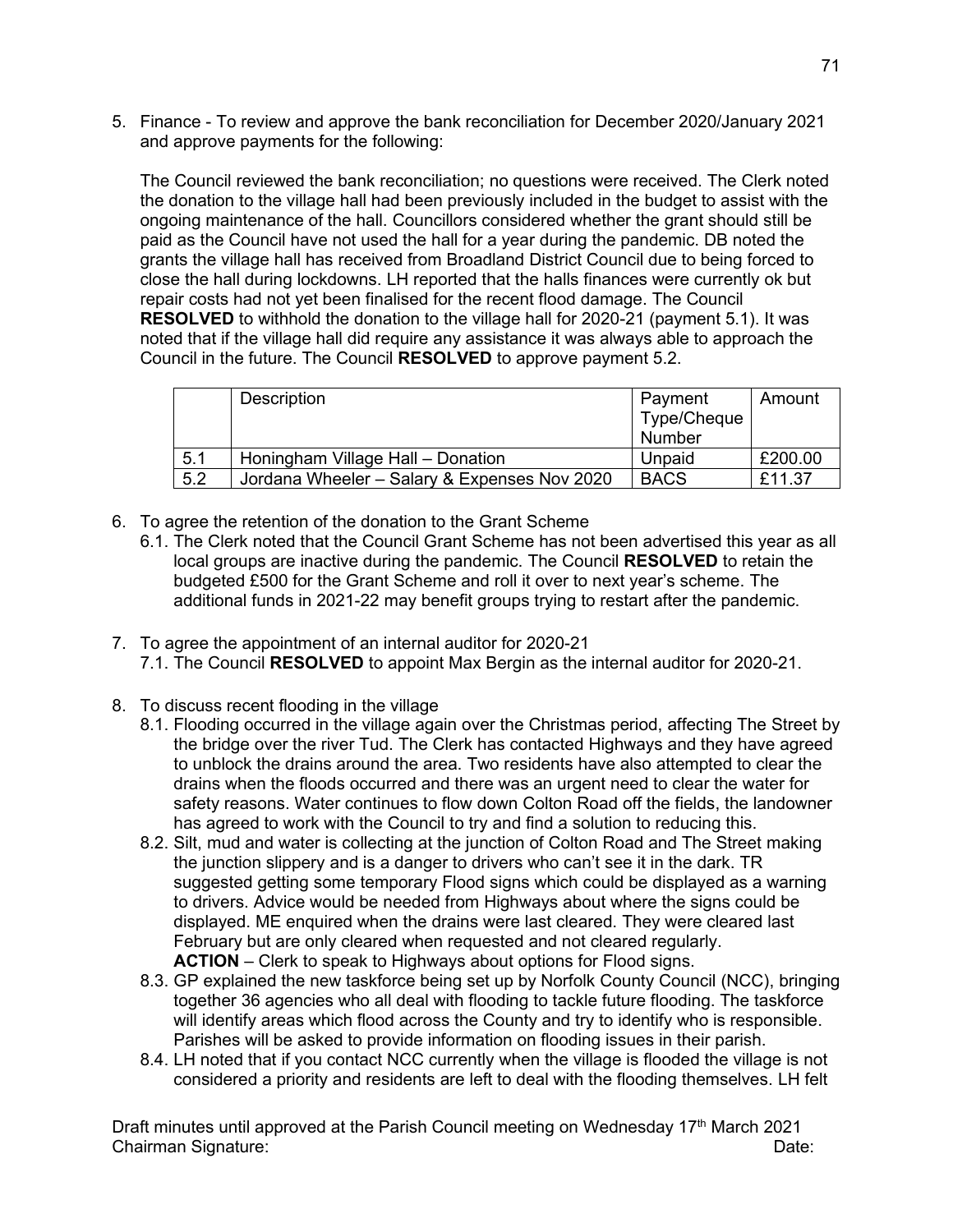the flooding has been much worse since the Environment Agency left the sluice gate on the river Tud at Berrys Lane open permanently.

- 8.5. ME noted that land everywhere is saturated and cannot take anymore water, therefore it has to flow somewhere which is usually downhill. The Clerk encouraged residents and Councillors to report flooding whenever it occurs via the NCC website.
- 9. To receive an update on the planning appeal at Merryhill Country Park
	- 9.1. The appeal to change the planning permission from holiday use only to permanent residence for the caravan site at Merryhill has been dismissed.
- 10. To consider a response to the Greater Norwich Local Plan Regulation 19 Consultation
	- 10.1. The Clerk noted that as part of the current consultation the final list of sites being put forward for development had been published. Comments could not be submitted on the sites at this stage. The Clerk confirmed that none of the sites put forward for Honingham were being taken forward. The plans for the new garden village at Honingham Thorpe were also not included, however were marked as a possible development for the future. The current consultation is looking at the soundness and legal compliance of the process of producing the Greater Norwich Local Plan.
	- 10.2. GP noted the Council should only comment about the process and that it was a significant achievement that all proposed sites for development in Honingham had been removed. Both GP and PB had fought for Honingham, representing and supporting their views on the sites. There were still concerns about the garden village still being an option in the future. PB suggested the Council continue to object at any opportunity.
	- 10.3. It was suggested that if there was no new roundabout on the A47 at Taverham Road then this might hinder future plans for a new garden village. The Council **RESOLVED** to submit comments to the consultation. PB was happy to assist the Clerk with drafting a submission. Councillors will agree submission via email.
- 11. To discuss matters relating to highways
	- 11.1. Update on traffic modelling
		- 11.1.1. RK attended the meeting discussing traffic modelling and has shared a report with the Council. It was felt that Norfolk County Council (NCC) are starting to listen about concerns about increased traffic and are open to further discussions. GP had attended a meeting regarding the Norwich Western Link (NWL) and had been given reassurance that NCC are taking seriously the concerns about impacts of traffic on side roads. GP noted that Jerome Mayhew MP was also speaking with Highways England (HE) about these concerns.
		- 11.1.2. ME noted the suggestion to close Taverham Road would move the traffic problems elsewhere. An alternative suggestion was to reinstate a link road from Church Lane to the new roundabout at Taverham Road. Councillors were in theory in support of this idea.
		- 11.1.3. There were concerns that some other local Councils concerns are being heard louder than others. GP noted that all Councils should be treated equally. DB noted that NCC were now aware of the Councils concerns and the Council needed to allow NCC time to liaise with HE about the issues. GP left the meeting at 7.55pm.
		- 11.1.4. There was concern that HE are pushing through the Development Consent Order (DCO) without resolving areas of concern and that HE were not listening to the Parish Council and residents, leaving the Council reliant on NCC to work with HE to resolve the issues. It was suggested the Council prepare a Statement of Common

Draft minutes until approved at the Parish Council meeting on Wednesday 17<sup>th</sup> March 2021 Chairman Signature: Date: Date: Date: Date: Date: Date: Date: Date: Date: Date: Date: Date: Date: Date: Date: Date: Date: Date: Date: Date: Date: Date: Date: Date: Date: Date: Date: Date: Date: Date: Date: Date: Date: Date